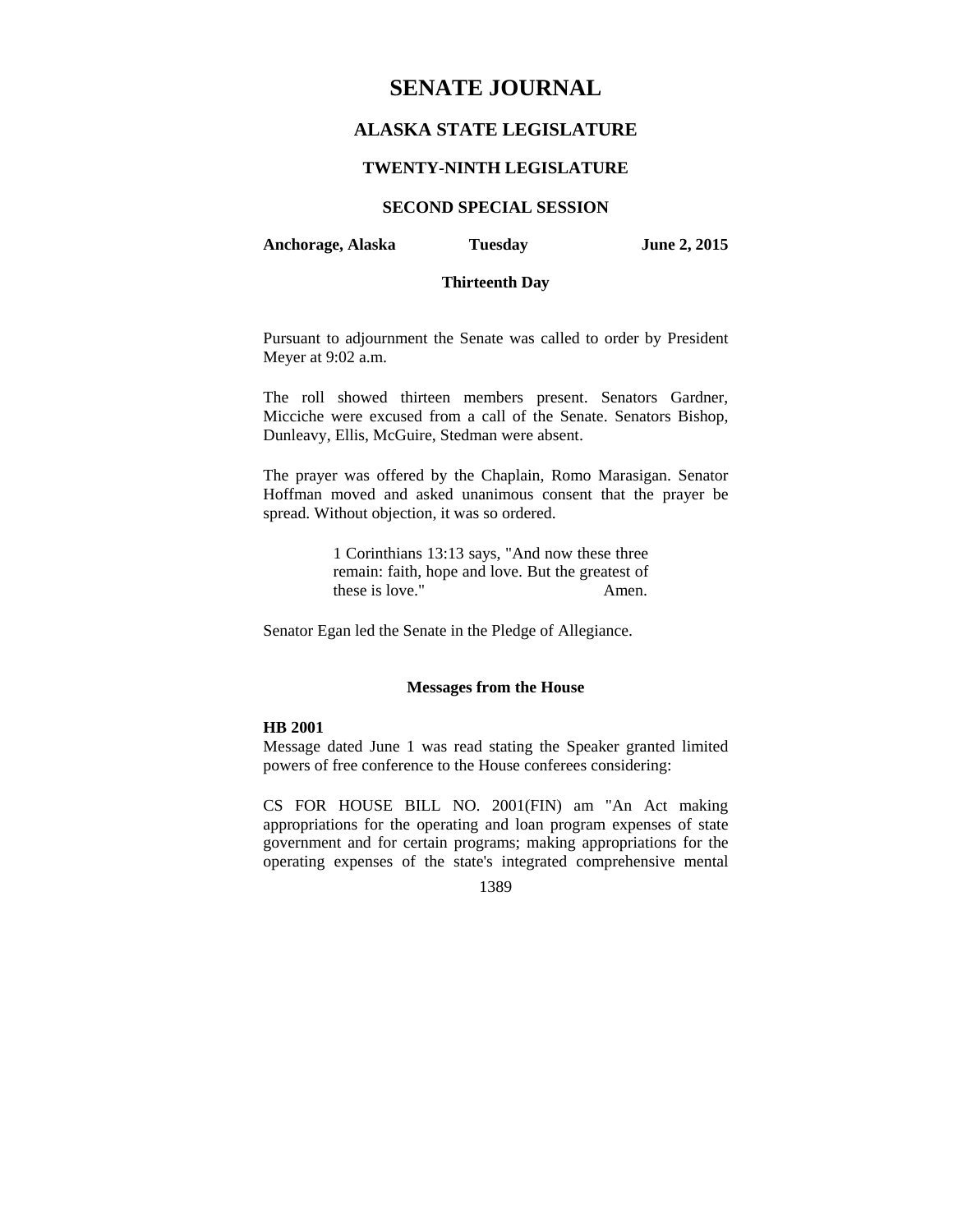health program; capitalizing funds and repealing appropriations; making appropriations under art. IX, sec. 17(c), Constitution of the State of Alaska, from the constitutional budget reserve fund; and providing for an effective date."

and

SENATE CS FOR CS FOR HOUSE BILL NO. 2001(FIN) "An Act making appropriations for the operating and loan program expenses of state government and for certain programs and capitalizing funds; repealing appropriations; making appropriations under art. IX, sec. 17(c), Constitution of the State of Alaska, from the constitutional budget reserve fund; and providing for an effective date."

on the following specific points:

Appropriations and language that are not identical in the House and Senate versions of HB 2001.

#### **Special Committee Reports**

**HB 2001**

June 1, 2015

Mr. President: Mr. Speaker:

The Conference Committee considering:

CS FOR HOUSE BILL NO. 2001(FIN) am "An Act making appropriations for the operating and loan program expenses of state government and for certain programs; making appropriations for the operating expenses of the state's integrated comprehensive mental health program; capitalizing funds and repealing appropriations; making appropriations under art. IX, sec. 17(c), Constitution of the State of Alaska, from the constitutional budget reserve fund; and providing for an effective date."

and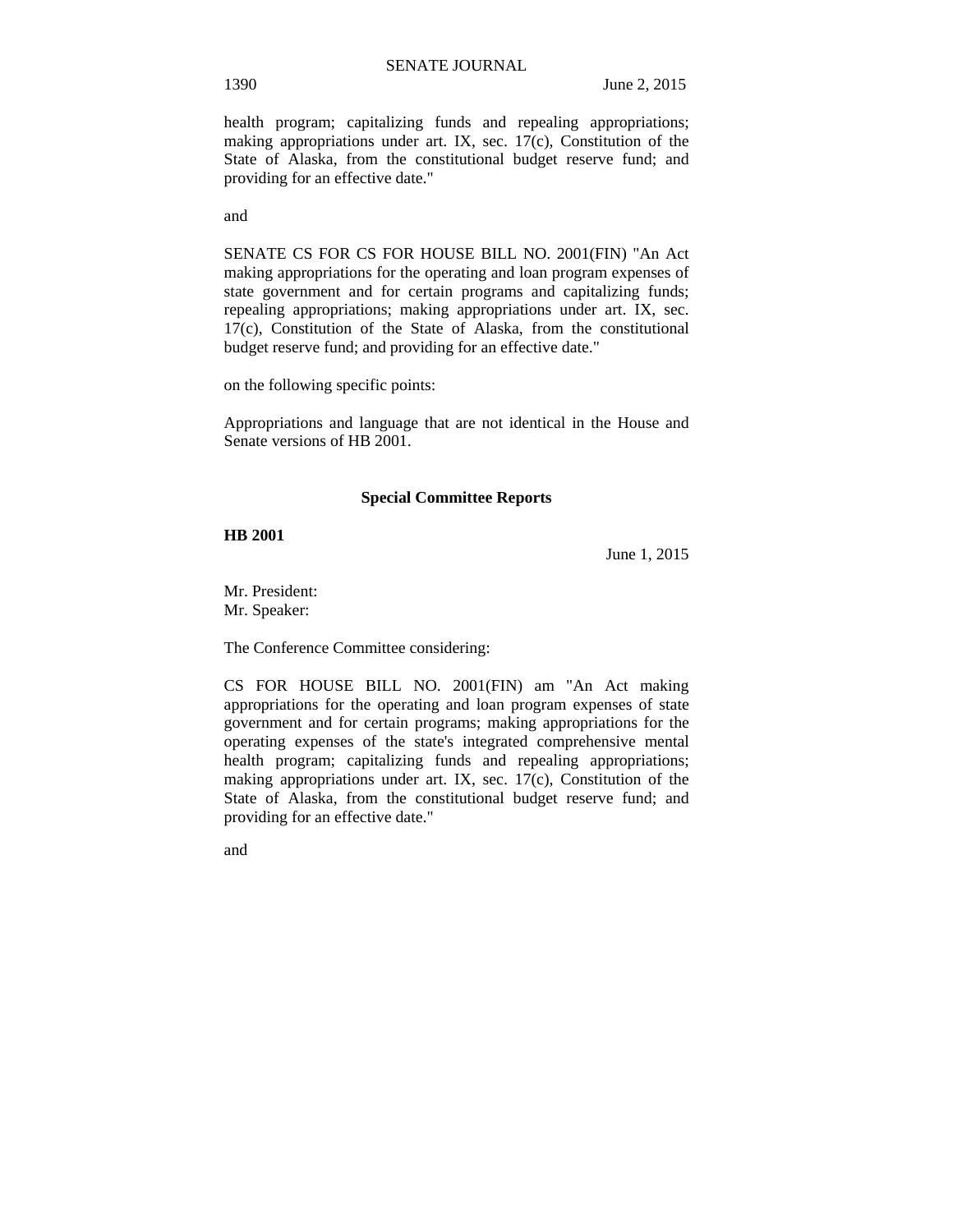June 2, 2015 1391

SENATE CS FOR CS FOR HOUSE BILL NO. 2001(FIN) "An Act making appropriations for the operating and loan program expenses of state government and for certain programs and capitalizing funds; repealing appropriations; making appropriations under art. IX, sec. 17(c), Constitution of the State of Alaska, from the constitutional budget reserve fund; and providing for an effective date."

respectfully requests limited powers of free conference on the following specific points:

Appropriations and language that are not identical in the House and Senate versions of HB 2001.

Signing the report: Senator Kelly, Chair, Senators MacKinnon, Olson; Representative Neuman, Chair, Representatives Thompson, Gara.

President Meyer granted the Senate members limited powers of free conference as requested.

The Secretary was requested to notify the House.

#### **Announcements**

Rule 23(d) of the Alaska State Legislature Uniform Rules is currently in effect.

Announcements are at the end of the journal.

#### **Adjournment**

Senator Coghill moved and asked unanimous consent that the Senate stand in adjournment until 10:00 a.m., June 3, 2015. Without objection, the Senate adjourned at 9:08 a.m.

> Liz Clark Secretary of the Senate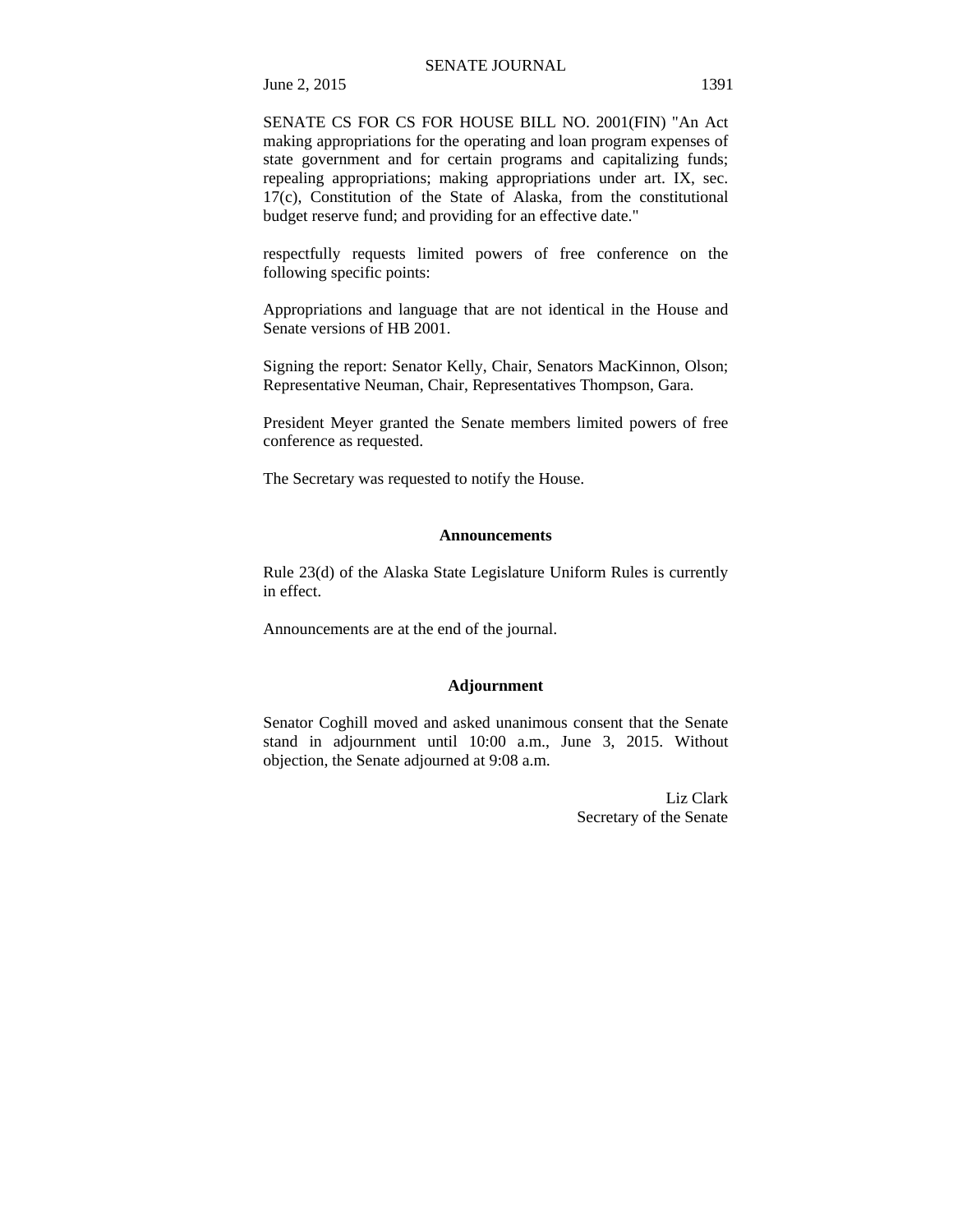#### **Announcements**

Americans with Disabilities Act Notice - Persons with disabilities who require special accommodation or alternative communication formats to access committee meetings may contact the appropriate committee office or the Legislative Information Office in their community. Reasonable advance notice is needed to accommodate the request. For further information, call the ADA Coordinator at 465-3854 Voice/465-4980 TDD.

#### **JOINT COMMITTEES**

### **LEGISLATIVE BUDGET & AUDIT**

| Jun 02 | <b>Tuesday</b>                                    | Anch LIO                   | 9:30 AM  |  |  |
|--------|---------------------------------------------------|----------------------------|----------|--|--|
|        | Location: 6th Floor Conference Room               |                            |          |  |  |
|        | -- Subcommittee Meeting --                        |                            |          |  |  |
|        | <b>EXECUTIVE SESSION:</b>                         |                            |          |  |  |
|        | Subcommittee on the Performance Review Scope for  |                            |          |  |  |
|        | the Department of Education and Early Development |                            |          |  |  |
| Jun 23 | <b>Tuesday</b>                                    | <b>Anch LIO Auditorium</b> | 10:30 AM |  |  |

 EXECUTIVE SESSION: - Audits - Performance Review Scope, Dept. of Education & Early Development Other Business ----------------------------------------

#### **SELECT COMMITTEE ON LEGISLATIVE ETHICS**

**Jun 16 Tuesday Anch LIO Rm 203 8:30 AM**  + FULL COMMITTEE Public Comment, Chair/Staff Report Budget 2015 Legislation Update - SB 24 Ethics Act Contractors and Interns - SB 4 and HB 65 Leg./Public Official Financial Disclosure - SB 109 and HB 195 Voting and Conflicts - SB 115 APOC to PICA Advisory Opinion Request AO 15-02 EXECUTIVE SESSION Public Session - Joyce Anderson, continued services after June 30, 2015 Other Business